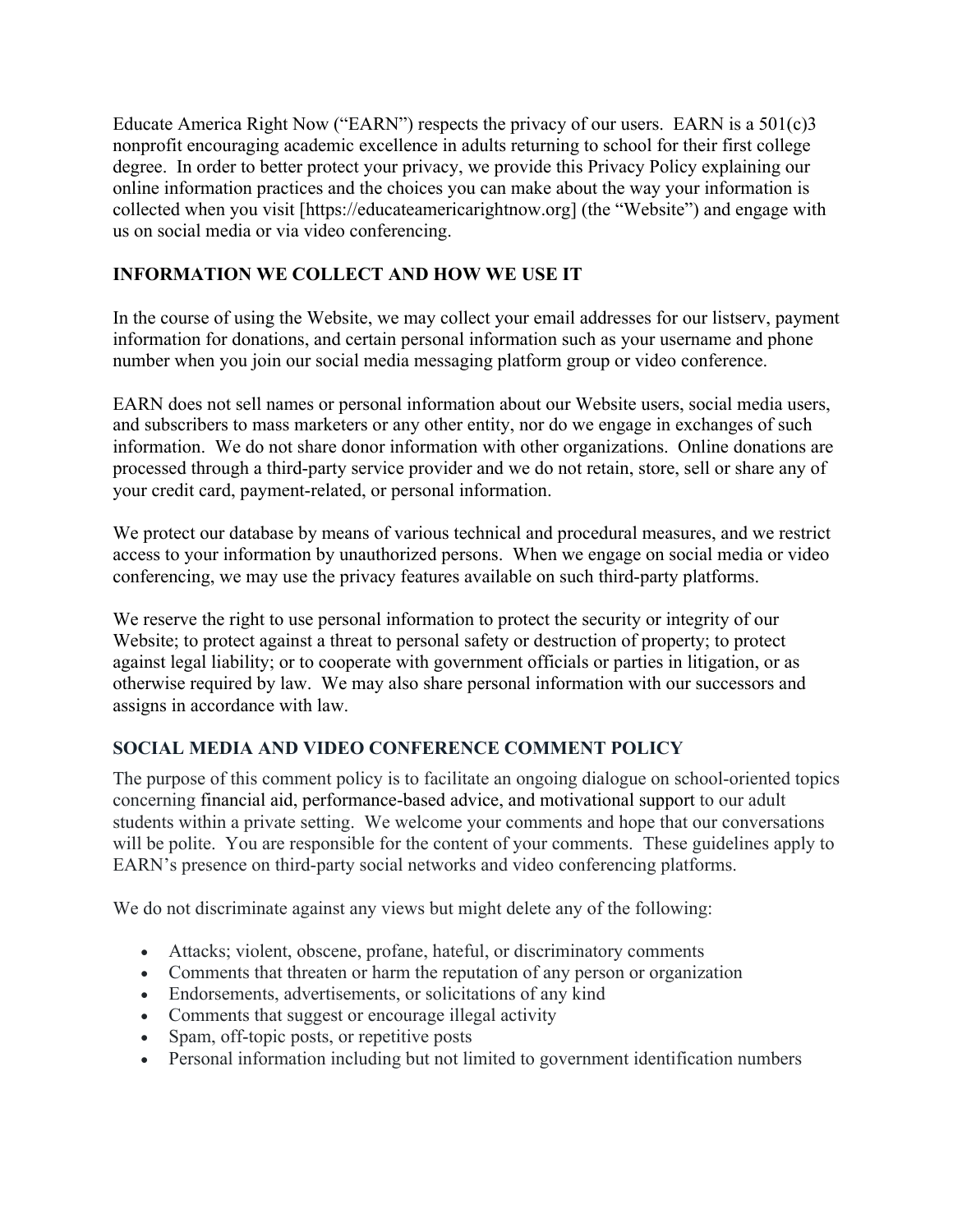In short: Be nice and add to the discussion. If you continually violate this policy, we may limit your ability to comment in the future. Thank you for taking the time to read this comment policy. We encourage your participation in our discussion and look forward to an active exchange of ideas. EARN reserves the right to modify this policy.

#### **LINKS TO OTHER WEBSITES**

EARN may provide links to other websites. We are not responsible for the privacy or security practices of other websites, video conference or social media platforms (including security, collection of personal information, or use of cookies), or practices of other organizations and individuals.

#### **DISCLAIMER OF ENDORSEMENT**

The opinions expressed by users are their own. Users' references to institutions, programs, activities, commercial entities, products, and services on EARN's social media accounts are those of the individual users. These references are not intended to reflect the opinion of EARN or its officers or employees and may not be quoted or reproduced for the purpose of stating or implying EARN's endorsement or approval of any product, person, or service.

# **ANTI-SPAM POLICY AND YOUR OPT-OUT RIGHTS**

We are committed to permission-based communication and preventing the spread of spam or other forms of unsolicited emails. If you have received an email in error or would like to withdraw from our social media group, you may remove your information from our database by requesting to unsubscribe at  $\frac{info}{Q}$ educateamericarightnow.org.

# **COMMITMENT TO DATA SECURITY**

EARN takes precautions to host and maintain a secure website and to safeguard data from unauthorized use. We undertake a range of security practices, including measures to help restrict access to or inappropriate use of sensitive data.

Please visit the privacy policies of third-party sites such as Zoom and Meta's WhatsApp in order to understand their privacy and data collection practices.

# **DATA RETENTION**

We will maintain your personal information for our records unless and until you ask us to delete this information. You have rights under data protection laws in relation to your personal data.

- a. Request to access your personal data.
- b. Request correction of your personal data.
- c. Request erasure of your personal data.
- d. Object to processing of your personal data.
- e. Request restriction of processing your personal data.